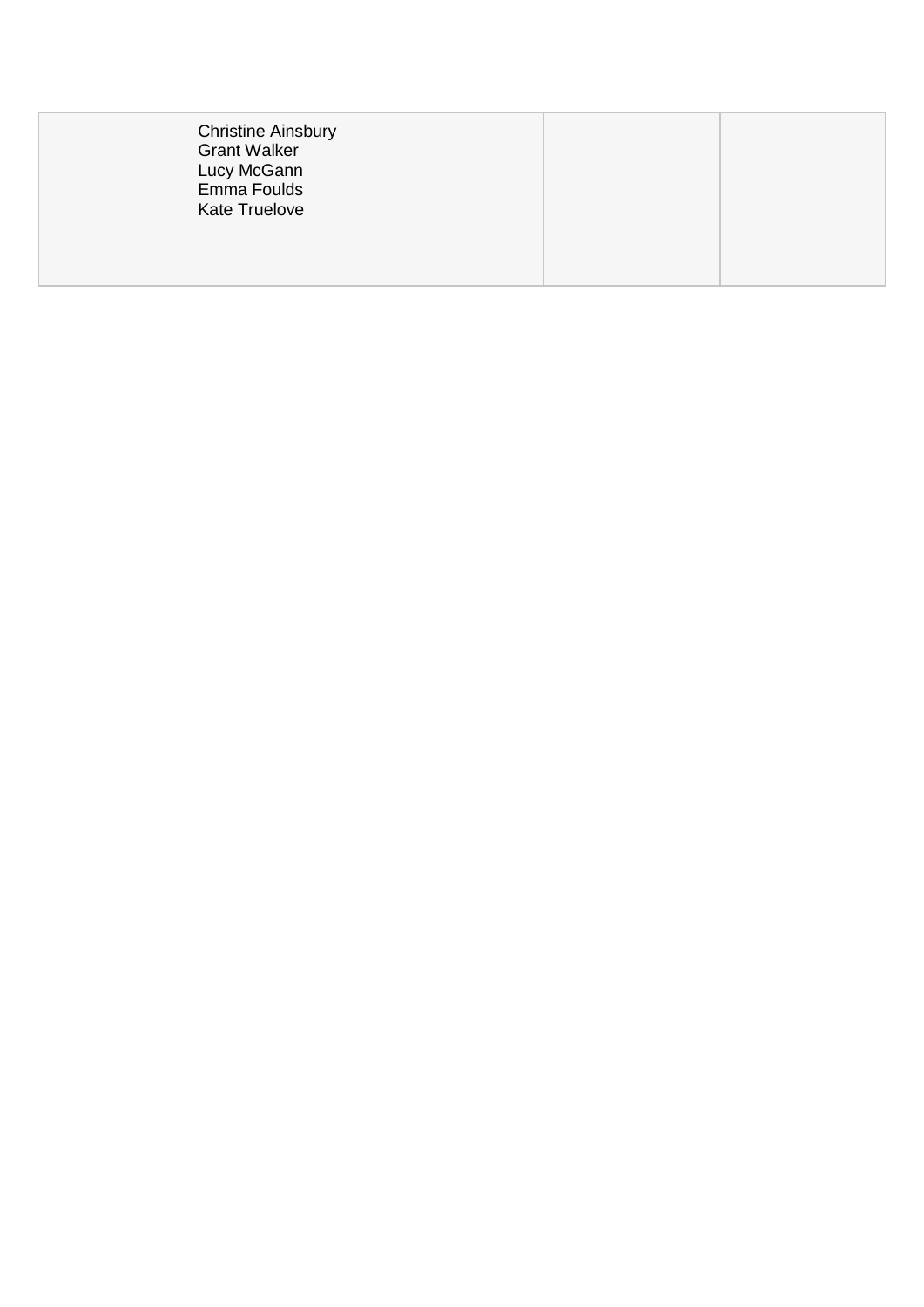| Local<br>Governing<br><b>Body</b><br><b>Academic Year</b><br>2020/21 | <b>Members</b>                                                                                                                                                                   | <b>Attended</b>                                                                                                                     | <b>Apologies</b>          | Did not<br><b>Attend</b>     |
|----------------------------------------------------------------------|----------------------------------------------------------------------------------------------------------------------------------------------------------------------------------|-------------------------------------------------------------------------------------------------------------------------------------|---------------------------|------------------------------|
| <b>Tuesday</b><br><b>13 October 2020</b>                             | Clair Marlow (chair)<br>Jessica Procter (vice) Amthal Karim<br><b>Amthal Karim</b><br>Anisha Khan<br><b>Grant Walker</b><br>Debra Clarke<br>Abdul Khayum<br><b>Wayne Simpson</b> | Clair Marlow (chair)<br>Anisha Khan<br><b>Grant Walker</b><br><b>Wayne Simpson</b>                                                  | Jessica Procter (vice)    | Debra Clarke<br>Abdul Khayum |
| <b>Tuesday</b><br>15 December<br>2020                                | Clair Marlow (chair)<br>Jessica Procter (vice)<br><b>Amthal Karim</b><br>Anisha Khan<br><b>Grant Walker</b><br>Debra Clarke<br>Abdul Khayum<br><b>Wayne Simpson</b>              | Clair Marlow (chair)<br>Jessica Procter<br><b>Amthal Karim</b><br>Anisha Khan<br><b>Grant Walker</b><br><b>Wayne Simpson</b>        |                           |                              |
| <b>Tuesday</b><br>2 February 2021                                    | Clair Marlow (chair)<br>Jessica Procter (vice) Amthal Karim<br><b>Amthal Karim</b><br>Anisha Khan<br><b>Grant Walker</b><br><b>Christine Ainsbury</b><br><b>Wayne Simpson</b>    | Clair Marlow (chair)<br><b>Grant Walker</b><br><b>Christine Ainsbury</b><br><b>Wayne Simpson</b>                                    | Jessica Procter           | Anisha Khan                  |
| <b>Tuesday</b><br>30 March 2021                                      | Clair Marlow (chair)<br>Jessica Procter (vice)<br><b>Amthal Karim</b><br>Anisha Khan<br><b>Grant Walker</b><br><b>Christine Ainsbury</b><br><b>Wayne Simpson</b>                 | Clair Marlow (chair)<br>Jessica Procter (vice)<br><b>Amthal Karim</b><br>Anisha Khan<br><b>Grant Walker</b><br><b>Wayne Simpson</b> | <b>Christine Ainsbury</b> |                              |
| <b>Tuesday</b><br>25 May 2021                                        | Clair Marlow (chair)<br>Jessica Procter (vice)<br><b>Amthal Karim</b><br><b>Grant Walker</b><br><b>Christine Ainsbury</b><br><b>Wayne Simpson</b>                                | Clair Marlow (chair)<br>Jessica Procter (vice)<br><b>Grant Walker</b><br><b>Christine Ainsbury</b><br><b>Wayne Simpson</b>          | <b>Amthal Karim</b>       |                              |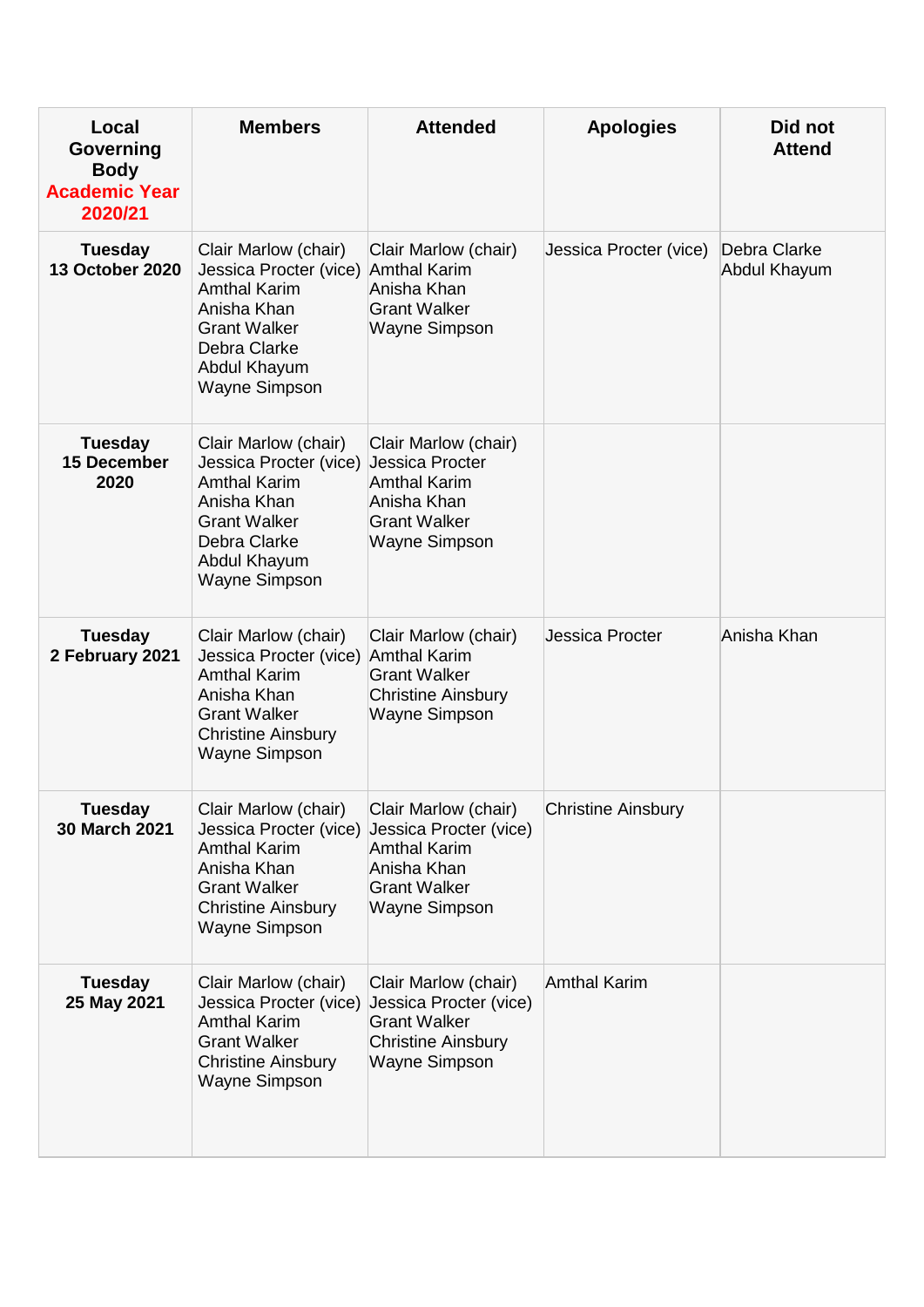| <b>Tuesday</b><br>13 July 2021 | Clair Marlow (chair)<br>Jessica Procter (vice) Jessica Procter (vice)<br><b>Amthal Karim</b><br><b>Grant Walker</b><br><b>Christine Ainsbury</b><br>Wayne Simpson | Clair Marlow (chair)<br><b>Amthal Karim</b><br><b>Grant Walker</b><br><b>Christine Ainsbury</b><br>Wayne Simpson |  |
|--------------------------------|-------------------------------------------------------------------------------------------------------------------------------------------------------------------|------------------------------------------------------------------------------------------------------------------|--|
|                                |                                                                                                                                                                   |                                                                                                                  |  |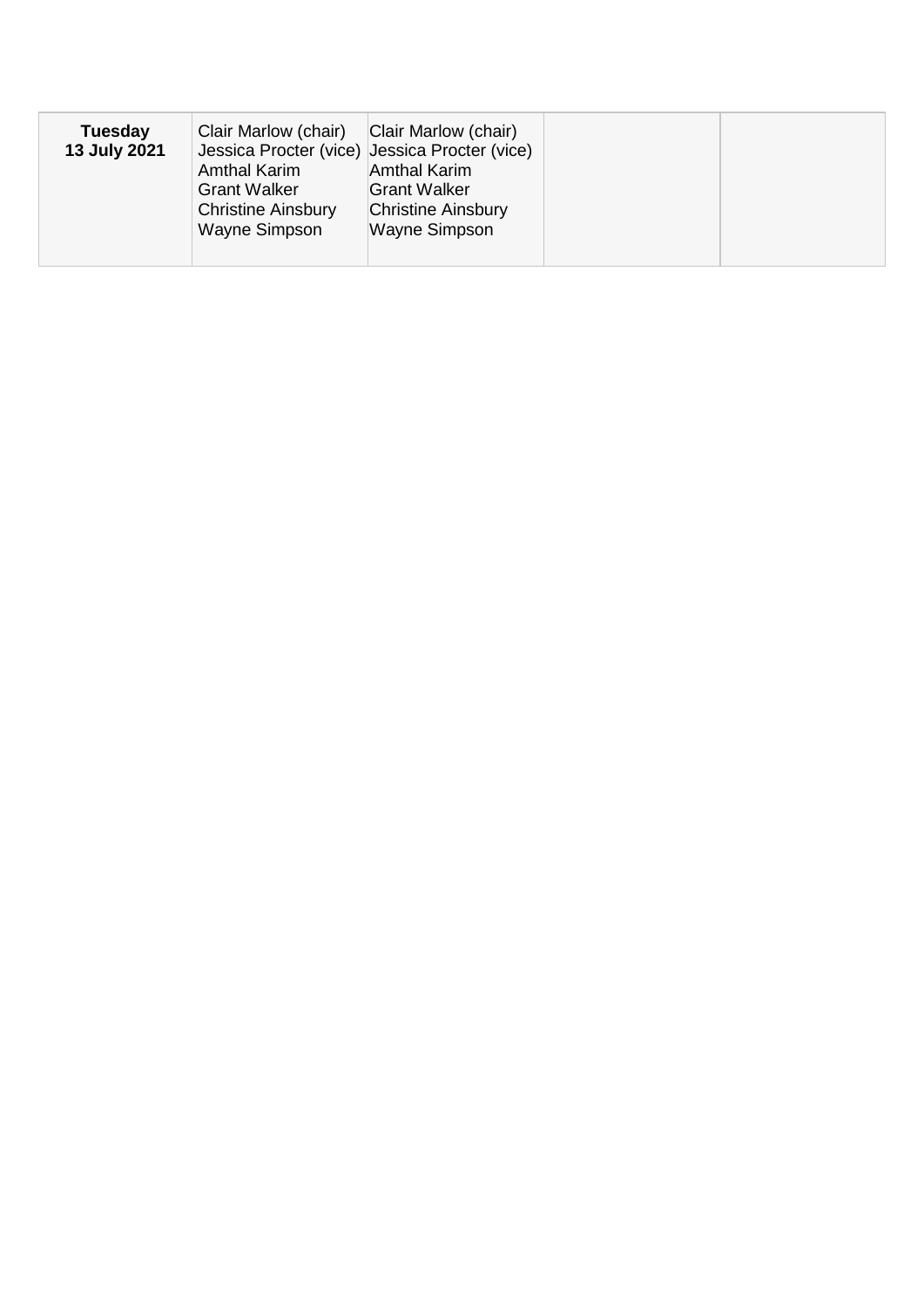| <b>Committee &amp; Chairs</b><br><b>Academic Year 2019/20</b>                            | <b>Attendees</b>                                                                                                                                                                                                              | <b>Members</b>                                                                                                                                                                                                       |
|------------------------------------------------------------------------------------------|-------------------------------------------------------------------------------------------------------------------------------------------------------------------------------------------------------------------------------|----------------------------------------------------------------------------------------------------------------------------------------------------------------------------------------------------------------------|
| <b>Strategic</b><br><b>Clair Marlow</b><br>(Chair of Governors)                          | 10/09/2019<br>Clair Marlow (chair)<br>Jessica Procter<br><b>Amthal Karim</b><br><b>Nick Parker</b><br>07/01/2020<br>Clair Marlow (chair)<br><b>Nick Parker</b><br>05/05/2020<br>This meeting was cancelled<br>due to Covid    | Clair Marlow (chair)<br><b>Jessica Procter</b><br><b>Amthal Karim</b><br>SLT member:<br><b>Nick Parker</b>                                                                                                           |
| <b>Community &amp; Student</b><br><b>Matters</b><br>Amthal Karim (chair)                 | 19/11/2019<br>Amthal Karim (chair)<br><b>Clair Marlow</b><br>Wayne Simpson (observer)<br>03/03/2020<br>Amthal Karim (chair)<br><b>Clair Marlow</b><br>Anisha Khan<br>23/06/2020<br>This meeting was cancelled<br>due to Covid | Amthal Karim (chair)<br>Kabier Aslam<br>Debra Clarke<br><b>Grant Walker</b><br>Anisha Khan Parent member<br><b>Clair Marlow</b><br>SLT members:<br><b>Kate Grapes</b><br>Sally Ruczenczyn                            |
| <b>Quality of Education</b><br>Jessica Procter (chair)                                   | 08/10/2019<br>Jessica Procter (chair)<br>Lisa Finch<br>21/01/2020<br>Jessica Procter (chair)<br><b>Clair Marlow</b><br>Wayne Simpson<br>09/06/2020<br>This meeting was cancelled<br>due to Covid                              | Jessica Procter (chair)<br>Jim McDonnell<br>Abdul Khayum<br>Wayne Simpson Staff member<br><b>Clair Marlow</b><br><b>SLT</b> members:<br>Katie Reynolds,<br>Ben Wright<br><b>Paul Rockliffe</b><br><b>Steve Moran</b> |
| <b>Finance &amp; General Purpose</b><br>Steve Sims (chair)<br>Jim McDonnell (vice chair) | 05/11/2019<br>Steve Sims (chair)<br><b>Grant Walker</b><br><b>Finance now with the Trust</b>                                                                                                                                  | Steve Sims (chair)<br>Jim McDonnell (vice chair)<br>Debra Clarke, Grant Walker<br><b>SLT members Adam Anderson</b>                                                                                                   |
| <b>Full Governing Body</b>                                                               | 03/12/2019<br><b>Clair Marlow</b><br>Kabier Aslam<br>Jim McDonnell                                                                                                                                                            | Clair Marlow (chair)<br>Jessica Procter (vice chair)<br><b>Amthal Karim</b><br>Jim McDonnell                                                                                                                         |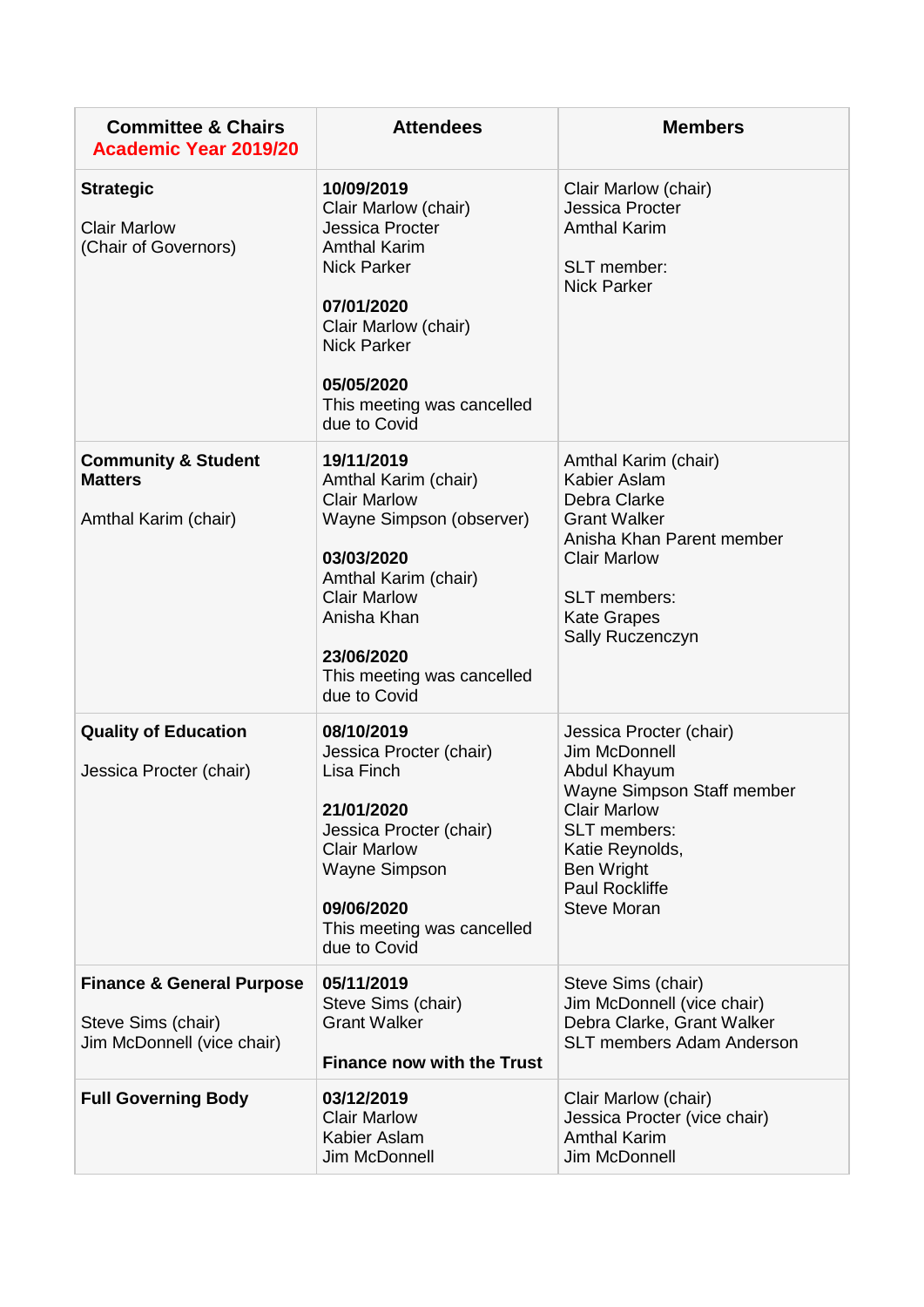|                       | Jessica Procter<br>Amthal Karim<br>Anisha Khan<br><b>Wayne Simpson</b><br>17/03/2020<br>This meeting was cancelled<br>due to Covid<br>07/07/2020<br>Clair Marlow (chair)<br>Jessica Procter (vice chair)<br><b>Amthal Karim</b><br>Anisha Khan<br><b>Grant Walker</b><br>Christine Ainsbury (observer) | Abdul Khayum<br>Debra Clarke<br>Kabier Aslam<br>Anisha Khan<br><b>Grant Walker</b>                                                                                                                                                                                   |
|-----------------------|--------------------------------------------------------------------------------------------------------------------------------------------------------------------------------------------------------------------------------------------------------------------------------------------------------|----------------------------------------------------------------------------------------------------------------------------------------------------------------------------------------------------------------------------------------------------------------------|
| <b>Link Governors</b> |                                                                                                                                                                                                                                                                                                        | Maths - Jim McDonnell<br>English - Jessica Procter<br>Science - Grant Walker<br>Humanities - Amthal Karim<br>Training - Clair Marlow<br>Safeguarding - Jessica Procter<br>Pupil Wellbeing (SEND, Inclusion,<br>$PP$ ) – TBC<br>Finance & Resources - Debra<br>Clarke |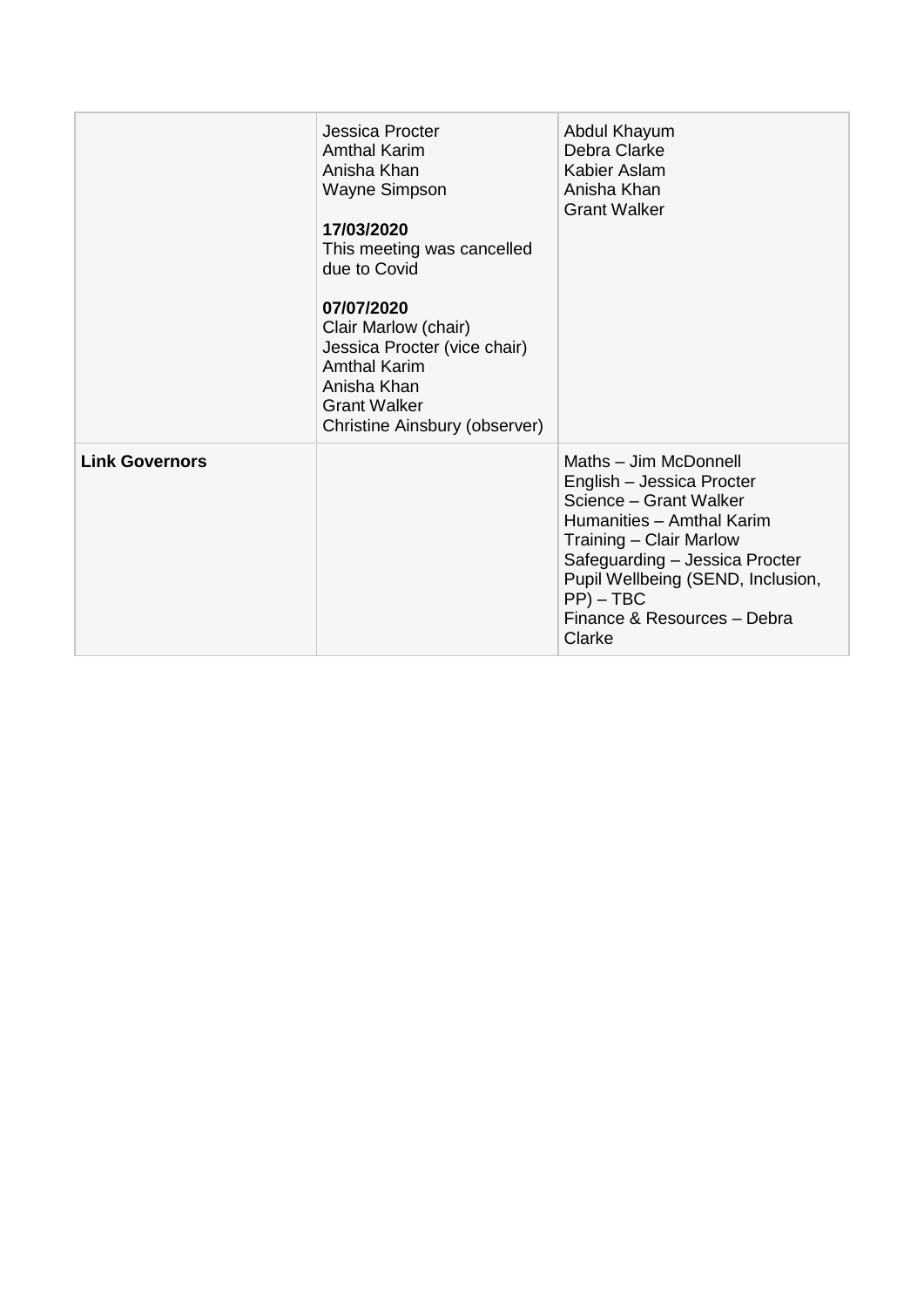| 25/09/2018<br>Elizabeth Underwood (chair)<br><b>Steve Sims</b><br>Kabier Aslam                                                                                                                                                                                     | Elizabeth Underwood (chair)<br>Steve Sims, Jessica Procter, Clair                                                                                              |
|--------------------------------------------------------------------------------------------------------------------------------------------------------------------------------------------------------------------------------------------------------------------|----------------------------------------------------------------------------------------------------------------------------------------------------------------|
| <b>Nick Parker</b><br>08/01/2019<br>Elizabeth Underwood (chair)<br>Kabier Aslam<br><b>Clair Marlow</b><br><b>Nick Parker</b><br>07/05/2019<br>Elizabeth Underwood (chair)<br><b>Steve Sims</b><br><b>Clair Marlow</b><br><b>Nick Parker</b>                        | <b>Marlow</b><br><b>SLT member Nick Parker</b>                                                                                                                 |
| 20/11/2018<br>Kabier Aslam (chair)<br>Clair Marlow (co-chair)<br><b>Amthal Karim</b><br><b>Aamer Hanif</b><br>05/03/2019<br>Kabier Aslam (chair)<br><b>Amthal Karim</b><br>Lisa Finch<br>25/06/2019<br>Clair Marlow (chair)<br>Kabier Aslam<br><b>Amthal Karim</b> | Clair Marlow (chair)<br>Kabier Aslam<br>Abdul Khayum,<br>Staff member Lisa Finch<br><b>SLT members Sally</b><br>Ruczenczyn, Steph McCoy,<br><b>Steve Moran</b> |
| 09/10/2018<br>Kabier Aslam (chair)<br>Lisa Finch<br>22/01/2019<br>Kabier Aslam (chair)<br><b>Jessica Procter</b><br>11/06/2019<br>Jessica Procter (chair)<br>Kabier Aslam<br><b>Aamer Hanif</b><br><b>Steve Sims</b>                                               | Kabier Aslam<br>Aamer Hanif, Jessica Procter,<br>Staff member Lisa Finch<br>SLT members Katie Reynolds,<br>Ben Wright                                          |
|                                                                                                                                                                                                                                                                    |                                                                                                                                                                |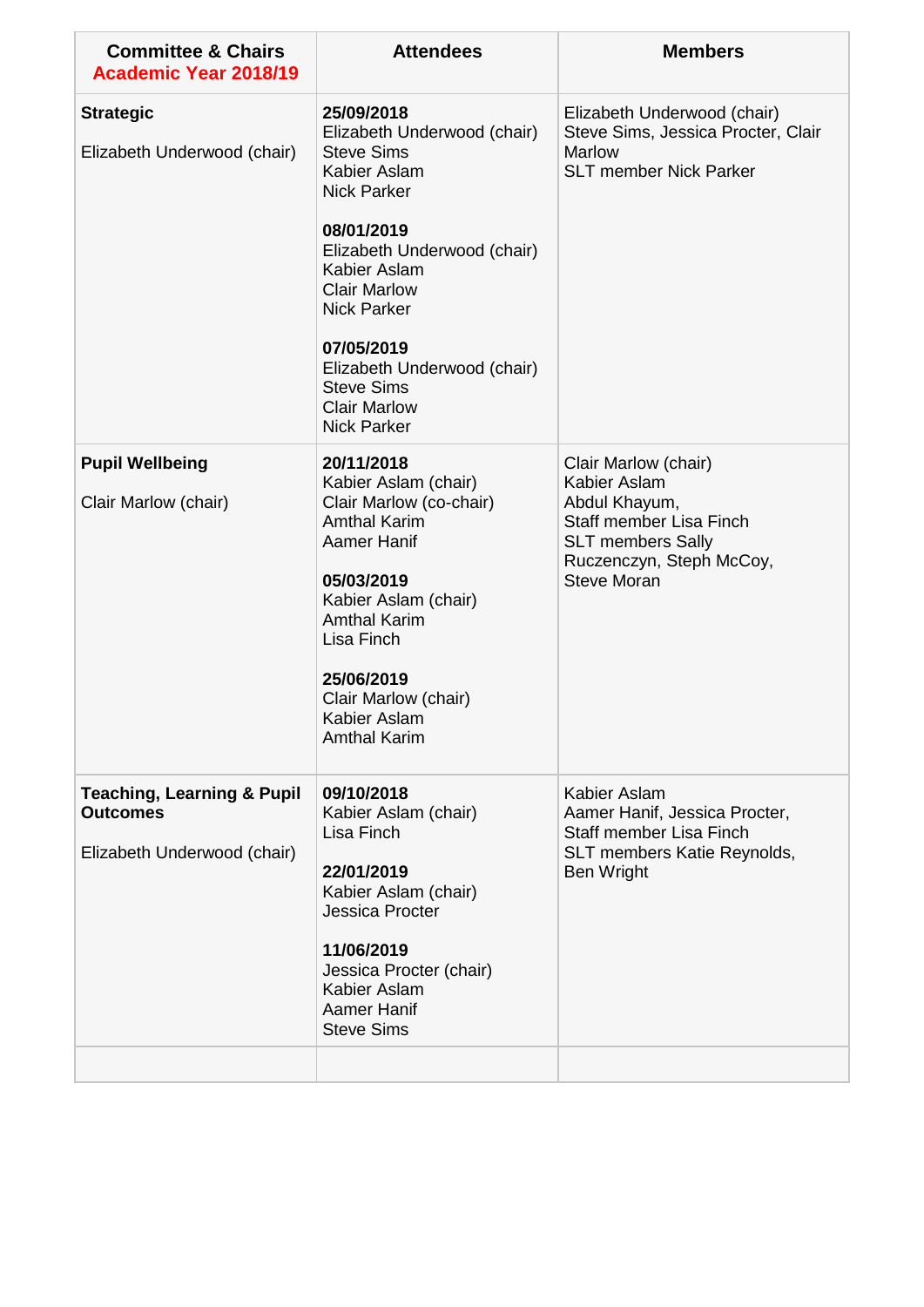| <b>Finance &amp; General Purpose</b><br>Steve Sims (chair)<br>Jim McDonnell (vice chair) | 06/11/2018<br>Steve Sims (chair)<br>Jim McDonnell<br><b>Neil Craig</b><br>12/02/2019<br>Jim McDonnell<br>Debra Clarke<br>21/05/2019<br>Steve Sims (chair)<br>Elizabeth Underwood<br>Jim McDonnell                                                                                                                                                                                                                                                                                                                                                                                                               | Steve Sims (chair)<br>Jim McDonnell (vice chair)<br>Debra Clarke,<br>SLT members Adam Anderson, Kate<br>Grapes, Paul Rockliffe                                                                                                                        |
|------------------------------------------------------------------------------------------|-----------------------------------------------------------------------------------------------------------------------------------------------------------------------------------------------------------------------------------------------------------------------------------------------------------------------------------------------------------------------------------------------------------------------------------------------------------------------------------------------------------------------------------------------------------------------------------------------------------------|-------------------------------------------------------------------------------------------------------------------------------------------------------------------------------------------------------------------------------------------------------|
| <b>Full Governing Body</b>                                                               | 04/12/2018<br>Elizabeth Underwood (chair)<br>Kabier Aslam<br><b>Steve Sims</b><br><b>Neil Craig</b><br>Jim McDonnell<br>Debra Clarke<br><b>Clair Marlow</b><br>Jessica Procter<br><b>Nick Parker</b><br><b>Amthal Karim</b><br>19/03/2019<br>Elizabeth Underwood (chair)<br><b>Steve Sims</b><br>Jim McDonnell<br><b>Clair Marlow</b><br><b>Amthal Karim</b><br>Abdul Khayum<br><b>Jessica Procter</b><br><b>Nick Parker</b><br>09/07/2019<br>Steve Sims (chair)<br>Kabier Aslam<br>Jim McDonnell<br>Debra Clarke<br><b>Clair Marlow</b><br><b>Jessica Procter</b><br><b>Amthal Karim</b><br><b>Nick Parker</b> |                                                                                                                                                                                                                                                       |
| <b>Link Governors</b>                                                                    |                                                                                                                                                                                                                                                                                                                                                                                                                                                                                                                                                                                                                 | Aamer Hanif - Maths<br>Steve Sims - English<br><b>Clair Marlow - Science</b><br>Elizabeth Underwood - Training<br>Kabier Aslam & Jessica Procter -<br><b>Pupil Wellbeing</b><br>Debra Clarke - Finance & Resources<br>Jim McDonnell - Health & Safety |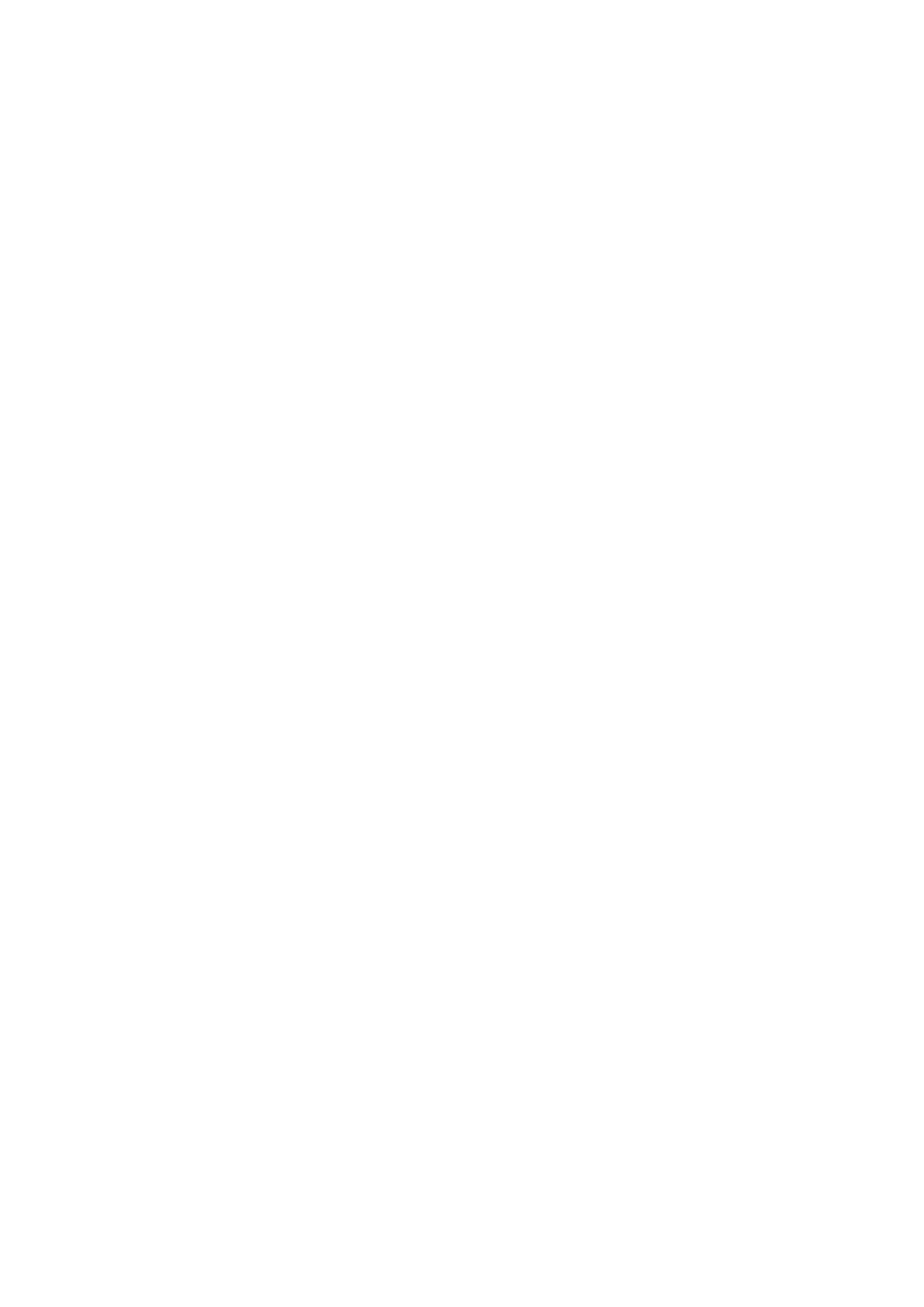| <b>Committee &amp; Chairs</b>                                                            | <b>Attendees</b>                                                                                                                                                                                                                                                                | <b>Members</b>                                                                                                                               |
|------------------------------------------------------------------------------------------|---------------------------------------------------------------------------------------------------------------------------------------------------------------------------------------------------------------------------------------------------------------------------------|----------------------------------------------------------------------------------------------------------------------------------------------|
| <b>Academic Year 2017/2018</b>                                                           |                                                                                                                                                                                                                                                                                 |                                                                                                                                              |
| <b>Strategic</b><br>Elizabeth Underwood (chair)                                          | 19/09/2017<br>Elizabeth Underwood (chair)<br>Kabier Aslam<br><b>Anne Quaile</b><br>30/01/2018<br>Elizabeth Underwood (chair)<br>Kabier Aslam<br><b>Steve Sims</b><br><b>Nick Parker</b><br>08/05/2018<br>Elizabeth Underwood (chair)<br><b>Steve Sims</b><br><b>Nick Parker</b> | Elizabeth Underwood (chair)<br>Steve Sims, Kabier Aslam<br><b>SLT member Nick Parker</b>                                                     |
| <b>Pupils, Parents &amp;</b><br><b>Community</b><br>Kabier Aslam (chair)<br>Vice Chair - | 07/11/2017<br>Kabier Aslam (chair)<br>Elizabeth Underwood<br>Dave Whitehouse<br>13/02/2018<br>Kabier Aslam (chair)<br>Elizabeth Underwood<br>Dave Whitehouse                                                                                                                    | Kabier Aslam (chair)<br>Abdul Khayum,<br>SLT members Sally Ruczenczyn<br>and Steph McCoy<br><b>Staff member Dave Whitehouse</b>              |
| <b>Pupil Progress</b><br>Elizabeth Underwood (chair)<br>Vice Chair                       | 10/10/2017<br>Elizabeth Underwood (chair)<br>Kabier Aslam<br>27/03/2018<br>Elizabeth Underwood (chair)<br><b>Steve Sims</b><br><b>Aamer Hanif</b><br>13/06/2018<br>Kabier Aslam (Vice Chair)<br>Aamer Hanif                                                                     | Elizabeth Underwood (chair)<br>Kabier Aslam<br>SLT members Katie Reynolds,<br>Paul Rockliffe and Ben Wright                                  |
| <b>Finance &amp; General Purpose</b><br>Steve Sims (chair)<br>Jim McDonnell (vice chair) | 06/12/2017<br>Steve Sims (chair)<br>Elizabeth Underwood<br>Jim McDonnell<br>15/05/2018<br>Steve Sims (chair)<br>Jim McDonnell<br><b>Neil Craig</b><br>Debra Clarke                                                                                                              | Steve Sims (chair)<br>Elizabeth Underwood, Neil Craig,<br>Debra Clarke, Jim McDonnell<br>SLT members Adam Anderson and<br><b>Kate Grapes</b> |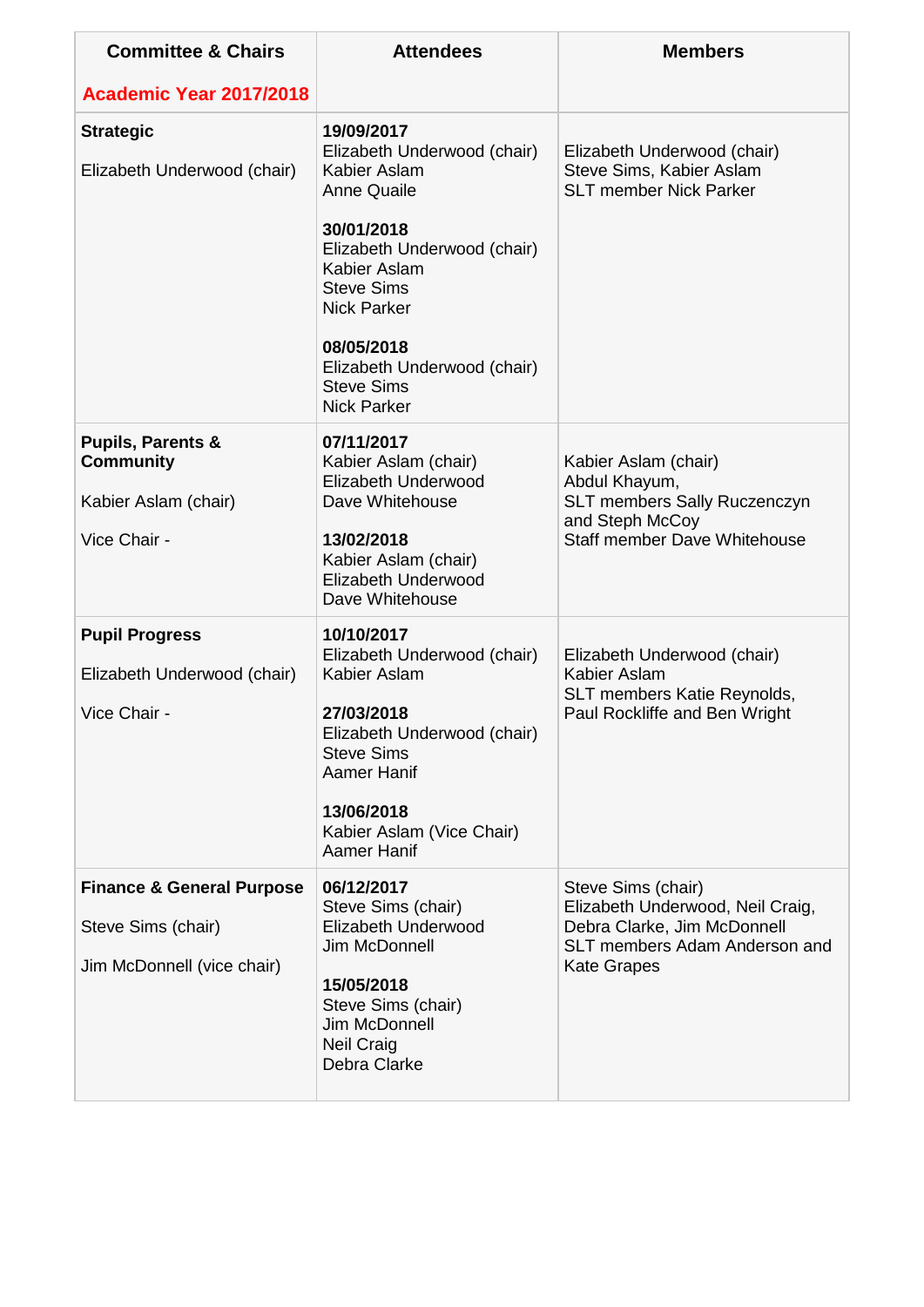|                            | 26/06/2018<br>Steve Sims (chair)<br>Jim McDonnell                                                                                                                                                                                                                                                                                                                                                                                                                                                  |                                                                                                                                                                                                                                         |
|----------------------------|----------------------------------------------------------------------------------------------------------------------------------------------------------------------------------------------------------------------------------------------------------------------------------------------------------------------------------------------------------------------------------------------------------------------------------------------------------------------------------------------------|-----------------------------------------------------------------------------------------------------------------------------------------------------------------------------------------------------------------------------------------|
| <b>Full Governing Body</b> | 21/11/2017<br>Elizabeth Underwood (chair)<br>Kabier Aslam<br>Debbie Clarke<br>Abdul Khayum<br>Jim McDonnell<br><b>Anne Quaile</b><br>Katie Reynolds<br>David Whitehouse<br>06/03/2018<br>Elizabeth Underwood (chair)<br>Kabier Aslam<br>Debra Clarke<br><b>Neil Craig</b><br>Abdul Khayum<br>Jim McDonnell<br><b>Nick Parker</b><br><b>Steve Sims</b><br>02/07/2018<br>Elizabeth Underwood (chair)<br><b>Steve Sims</b><br><b>Neil Craig</b><br>Jim McDonnell<br>Aamer Hanif<br><b>Nick Parker</b> |                                                                                                                                                                                                                                         |
|                            | David Whitehouse                                                                                                                                                                                                                                                                                                                                                                                                                                                                                   |                                                                                                                                                                                                                                         |
| <b>Link Governors</b>      |                                                                                                                                                                                                                                                                                                                                                                                                                                                                                                    | Ed Wydenbach - English<br>and Maths<br>Kabier Aslam - Science and Pupil<br>Premium<br>Debra Clark - Business<br>Neil Craig - ICT<br>Vacancy - Technology<br>Elizabeth Underwood -<br>Safeguarding, Training and MFL<br>Steve Sims - SEN |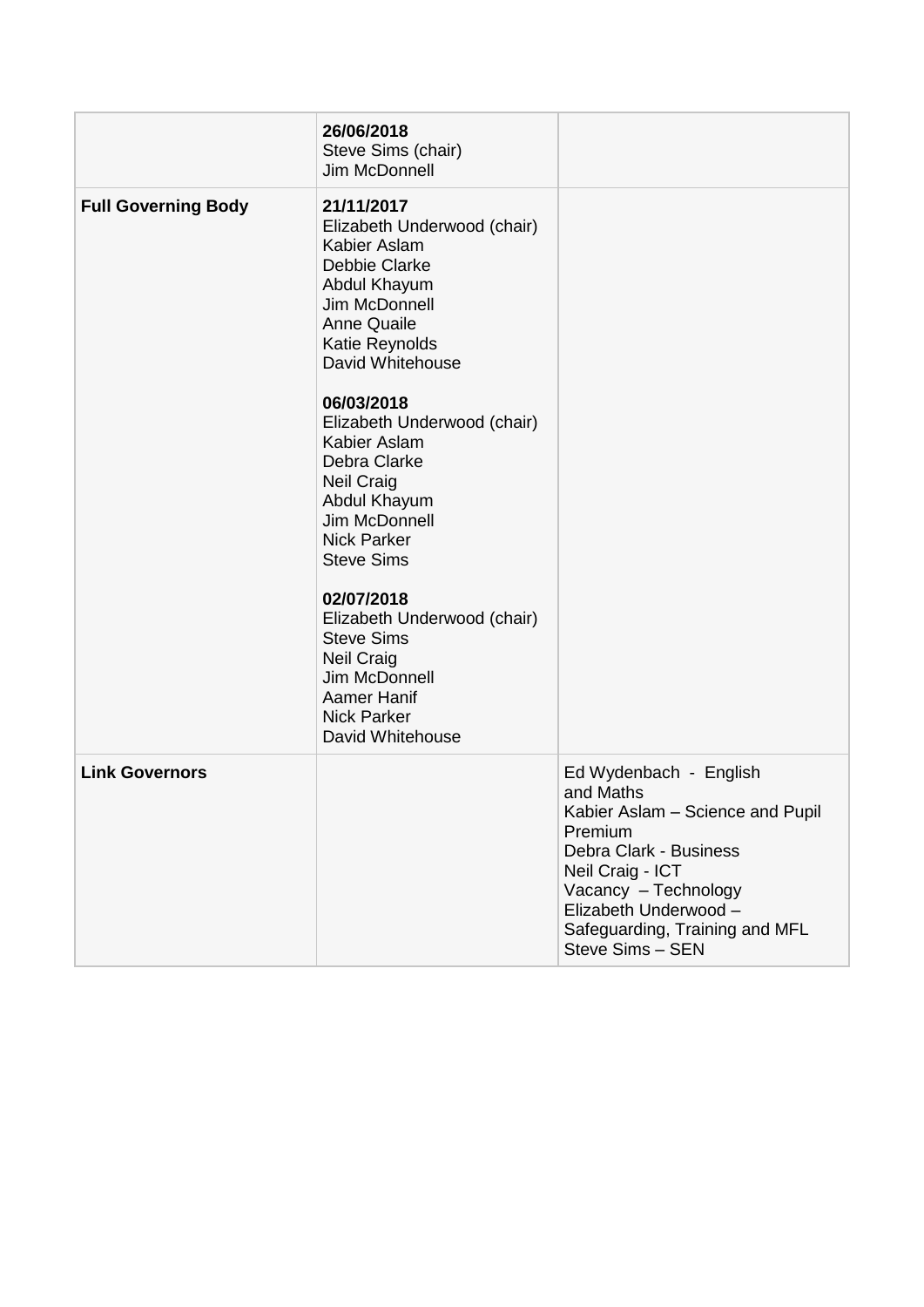| <b>Committee &amp; Chair</b>                                                                           | <b>Attendees</b>                                                                                                                                                                                                    | <b>Members</b>                                                                                                     |  |
|--------------------------------------------------------------------------------------------------------|---------------------------------------------------------------------------------------------------------------------------------------------------------------------------------------------------------------------|--------------------------------------------------------------------------------------------------------------------|--|
| Academic Year 2016/2017                                                                                |                                                                                                                                                                                                                     |                                                                                                                    |  |
| <b>Strategic</b><br>Elizabeth Underwood                                                                | 05/10/2016<br>Elizabeth Underwood<br>(Chair of Governors)<br><b>Steve Sims</b><br>11/01/2017<br>Elizabeth Underwood<br>(Chair of Governors)<br>Ed Wydenbach<br>Kabier Aslam<br><b>Anne Quaile</b>                   | Elizabeth Underwood (chair)<br>Anne Quaile, Steve Sims<br>Kabier Aslam                                             |  |
| <b>Pupils Parents &amp;</b><br><b>Community</b>                                                        | 08/11/2016<br>Kabier Aslam<br>Ed Wydenbach                                                                                                                                                                          | Kabier Aslam (chair),<br>Abdul Khayum, Dave Whitehouse<br>SLT members Sally Ruczenczyn                             |  |
| Chair - Kabier Aslam<br>Vice Chair -                                                                   | David Whitehouse<br>14/02/2016<br>Kabier Aslam (Chair)<br>Ed Wydenbach<br>David Whitehouse<br>20/06/2017<br>Kabier Aslam (Chair)<br>Elizabeth Underwood<br>David Whitehouse                                         | and Steph McCoy                                                                                                    |  |
| <b>Teaching &amp; Learning &amp;</b><br><b>Staffing</b><br>Chair - Elizabeth Underwood<br>Vice Chair - | 11/10/2016<br>Ed Wydenbach (Chair)<br>Elizabeth Underwood<br>Kabier Aslam<br>30/01/2017<br>Ed Wydenbach (Chair)<br>Elizabeth Underwood<br>Kabier Aslam<br>13/06/2017<br>Elizabeth Underwood (chair)<br>Kabier Aslam | Elizabeth<br>Underwood (Chair), Kabier Aslam,<br>and SLT members Nick<br>Parker, Katie Reynolds and Kate<br>Grapes |  |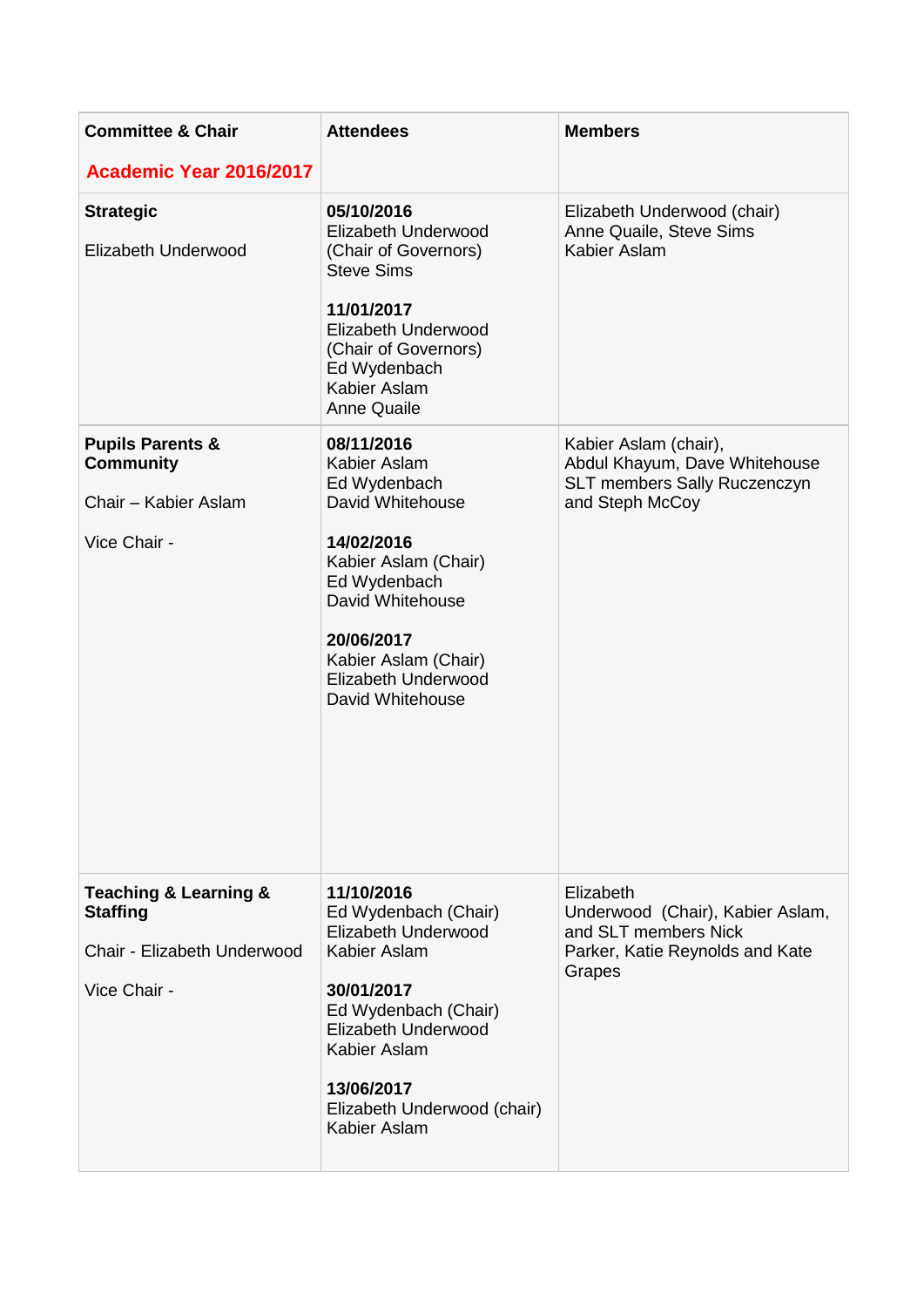| <b>Finance &amp; General Purpose</b> | 06/12/2016                                                                                                                                                                       | Steve Sims (Chair), Elizabeth                                                                          |
|--------------------------------------|----------------------------------------------------------------------------------------------------------------------------------------------------------------------------------|--------------------------------------------------------------------------------------------------------|
| <b>Chair - Steve Sims</b>            | <b>Steve Sims</b><br>Elizabeth Underwood<br>Jim McDonnell<br>Debra Clarke<br><b>Neil Craig</b>                                                                                   | Underwood, Neil Craig, Debra<br>Clarke, Jim McDonnell and SLT<br>members Steve Wild and Kate<br>Grapes |
| Vice Chair - Jim McDonnell           |                                                                                                                                                                                  |                                                                                                        |
|                                      | 14/03/2017<br>Steve Sims (Chair)<br>Elizabeth Underwood<br>Kabier Aslam<br><b>Neil Craig</b><br>Debra Clarke<br>Jim McDonnell                                                    |                                                                                                        |
|                                      | 28/06/2017<br>Steve Sims (Chair)<br>Elizabeth Underwood<br>Kabier Aslam<br>Debra Clarke<br>Jim McDonnell                                                                         |                                                                                                        |
| <b>Full Governing Body</b>           | 22/11/16<br>Elizabeth Underwood<br><b>Anne Quaile</b><br><b>Neil Craig</b><br>Abdul Khayum<br>Debra Clarke<br>Jim McDonnell<br>Dave Whitehouse<br>Ed Wydenbach                   |                                                                                                        |
|                                      | 06/03/2017<br>Elizabeth Underwood<br><b>Anne Quaile</b><br>Kabier Aslam<br><b>Steve Sims</b><br>Abdul Khayum<br>Debra Clarke<br>Jim McDonnell<br>Dave Whitehouse<br>Ed Wydenbach |                                                                                                        |
|                                      | 02/07/2017<br>Elizabeth Underwood<br><b>Anne Quaile</b><br>Kabier Aslam<br><b>Neil Craig</b><br>Debra Clarke<br>Jim McDonnell<br>Dave Whitehouse<br>Ed Wydenbach                 |                                                                                                        |